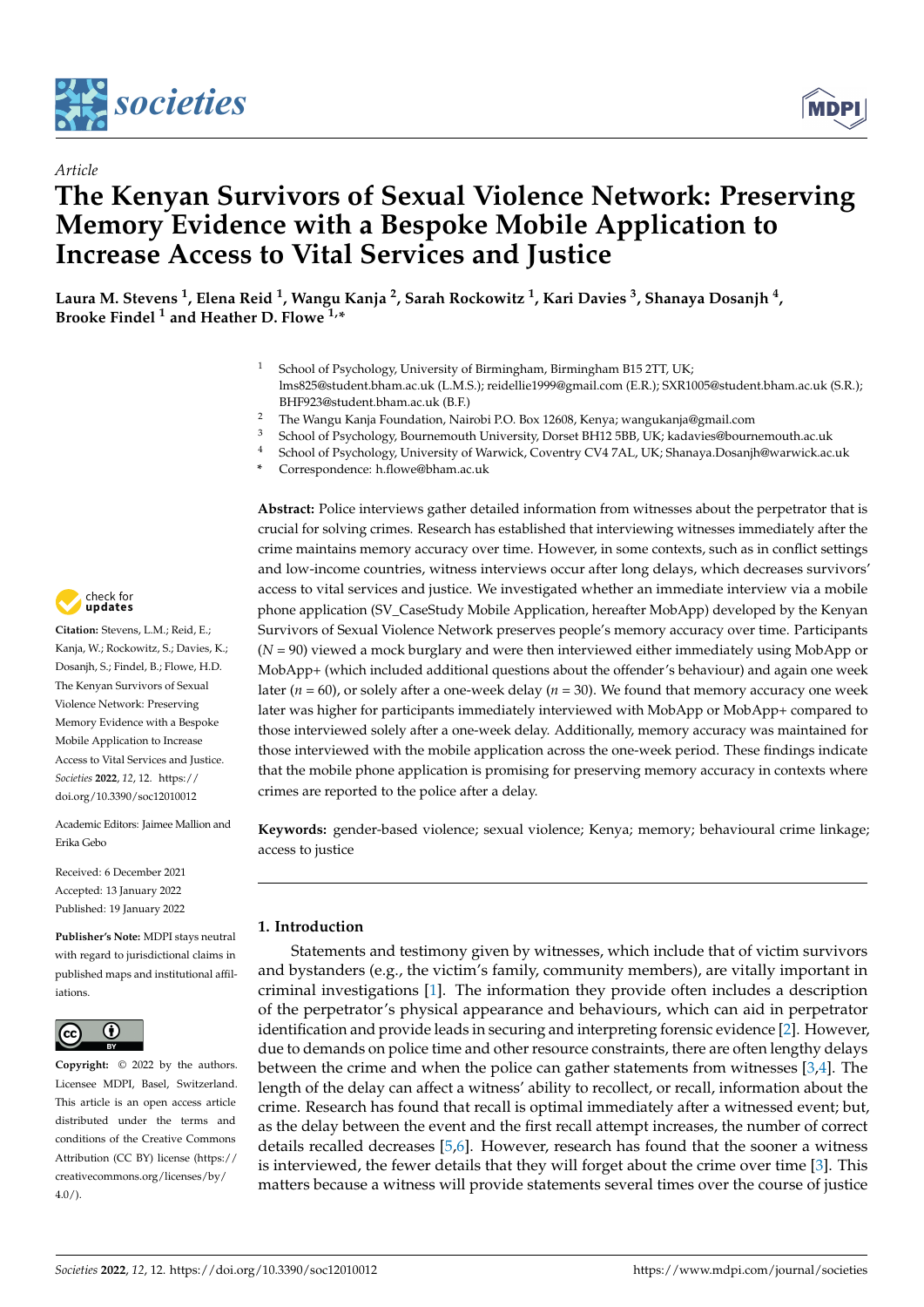proceedings, such as recalling the crime to first responders (e.g., human rights defenders, community health volunteers, police, medical personnel), criminal investigators, and jurors in court. Thus, a relatively early interview can preserve the witness' memory for longer, leading to more accurate memory evidence over time.

Interviewing witnesses soon after a crime, however, is challenging even in the best of circumstances (e.g., when a police station, well-trained interviewers, and a secure environment are available) [\[7\]](#page-11-6). Interviewing in sexual violence cases is especially difficult in conflict settings and contexts where insufficient resources are available for investigations and survivors are stigmatised, such as Kenya [\[8\]](#page-11-7). To overcome these obstacles, communities in Kenya are documenting sexual and gender-based violence (SGBV) incidents using a mobile application. This work is being organised by the Wangu Kanja Foundation (WKF), a Kenyan non-profit organisation that focuses on promoting prevention, protection, and response in ending sexual violence in the country. The vision of the foundation is towards a society that is safe and free from all forms of violence. The WKF convenes the Survivors of Sexual Violence in Kenya Network (hereafter the Network) that brings together survivors of sexual violence, which includes women, men, and children, to amplify their voices towards restoring their dignity and assisting survivors in accessing vital services and justice in a timely manner (e.g., police, medical, safe shelters, and other agencies that promote the safety of the victim).

The WKF has pioneered a mobile phone application (SV\_CaseStudy Mobile Application, herein MobApp) to interview survivors, that allows survivors the opportunity to report and document anonymously should they wish to. Moreover, whilst anyone can utilise MobApp on their own or someone else's mobile device, currently MobApp is primarily being used by the Network, which spans across all 47 counties of Kenya. Members of the Network are sexual violence survivors who are also human rights defenders and community health volunteers, trained in a trauma sensitive manner to respond to incidents of SGBV within their community. The Network is using MobApp to interview survivors, following provision of informed consent, to obtain an early account of violations and track cases across the referral pathway (e.g., health, security, and justice mechanisms). MobApp records are currently held by the WKF; however, a survivor can access them at any point and share them with any involved parties. The WKF are hoping MobApp will be adopted in in the future in Kenya by other agencies along the case referral pathway.

This study tested the efficacy of MobApp in preserving memory over time, and explored whether adapting the app to include questions that enable serial crimes to be linked lead to more comprehensive accounts from witnesses. Behavioural crime linkage (BCL) uses the principles of behavioural consistency and distinctiveness to identify patterns of behaviour across a series of crimes, which can then be attributed to a serial offender. Research has shown that this type of behavioural analysis can be used to successfully link multiple crimes committed by the same offender [\[9\]](#page-11-8). Therefore, we studied whether incorporating questions about the offender's behaviour increases the amount of information gathered from witnesses about offences, and the offender's behaviour in particular, which in turn can be used to facilitate the application of BCL. This is particularly important in low-resource environments like Kenya, because BCL enables investigators to solve crimes more efficiently, and thus, could prevent future crimes from occurring. In what follows, we provide an overview of (1) the Kenyan context and work being done by communities with respect to documenting sexual offences; (2) research on techniques that help prevent memory loss over time; and (3) research on the use of BCL to link serial crimes. Thereafter, the aims and an overview of the current study are presented.

#### *1.1. Kenyan Context*

Nearly 41% of women in Kenya have experienced physical or sexual intimate partner violence in their lifetime and nearly 26% have experienced it in the last 12 months [\[10\]](#page-11-9). Gender inequality is rampant in Kenya, which ranks 135th out of 159 countries on the Gender Inequality Index, a measure that indexes inequality between women and men in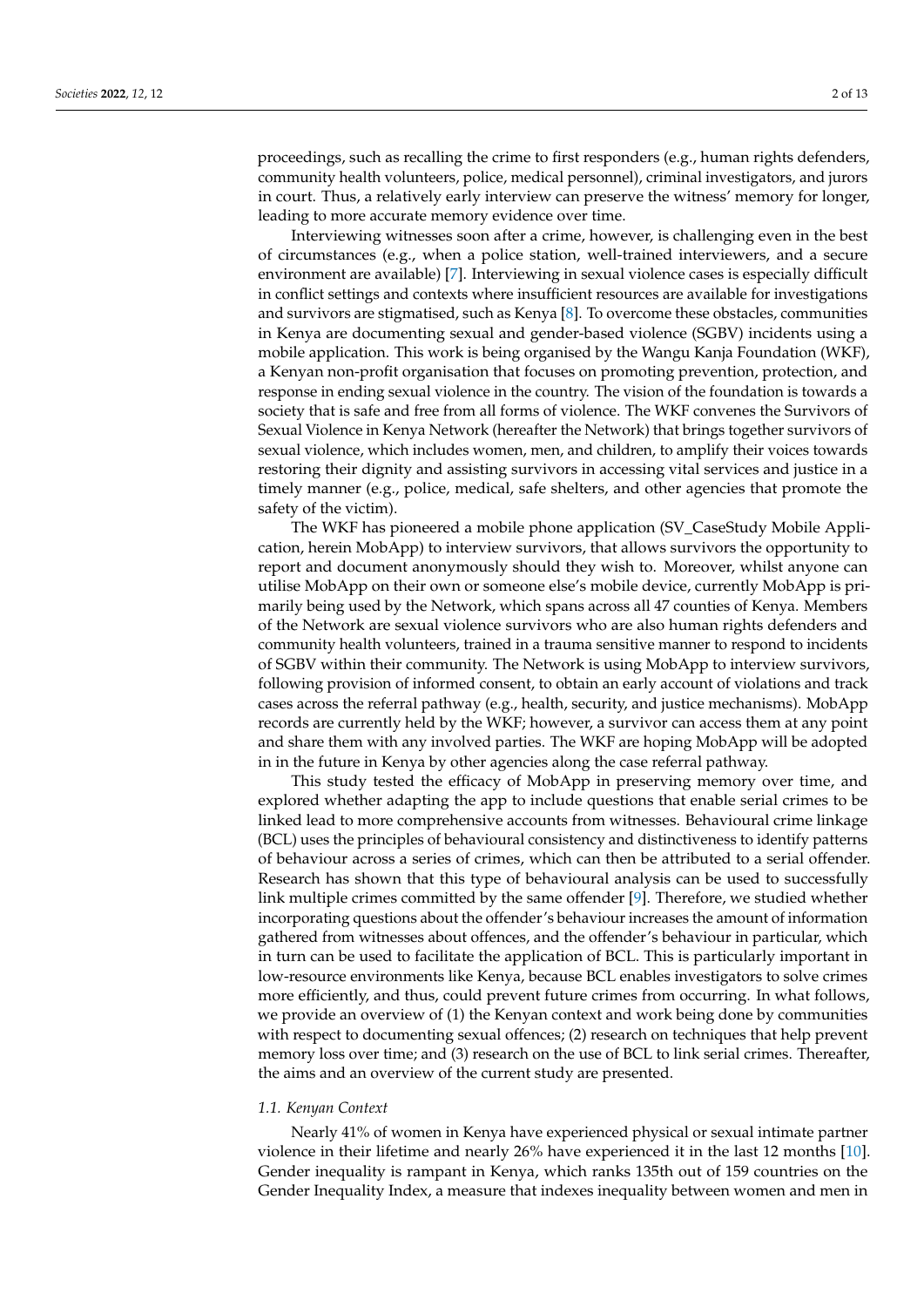reproductive health, empowerment, and labour market participation [\[11\]](#page-11-10). Further, sexual violence, which can be perpetrated against anyone, but most often is against women and girls, increases in Kenya in times of conflict, such as during postelection periods [\[12\]](#page-11-11).

Poor data quality in Kenya makes sexual violence difficult to study. Researchers measure crime patterns using self-report surveys to gather information about incidents that, in many cases, happened long ago. Such data may not be accurate for a host of possible reasons, including forgetting, or respondents' fear of being judged, endangered, or penalised, which in turn leads to data incompleteness or inaccuracy [\[13\]](#page-11-12). As MobApp data is collected by human rights defenders, who are also trusted members of their communities, this potentially ameliorates some data validity concerns. For example, MobApp is widely distributed, and allows data to be gathered by survivors anonymously and relatively soon after the offence. Further, the data collected can be analysed in real time to identify emerging crime hotspots, which may prevent crime, as well as identify where vital services are needed.

#### *1.2. Preventing Memory Failure*

Best-practice interview techniques employ open-ended free recall prompts for eliciting statements from witnesses [\[14](#page-11-13)[–16\]](#page-11-14). These prompts improve recall accuracy by allowing witnesses the opportunity to actively retrieve information from memory about the crime and freely report it using their own words. The WKF documents cases by prompting survivors to freely recall the crime. MobApp also includes specific questions about the perpetrator and the offence. Memory research suggests this may have a beneficial effect on survivors' ability to remember the crime over time during criminal investigations and judicial proceedings. This is vitally important in contexts where reporting to the authorities is often delayed (e.g., rural areas, times of conflict) and where the adjudication process is lengthy. In Kenya, crimes are seldom reported, and adjudications are rare, and as such, MobApp could turn the tide. Drawing on research about the vital role of an early interview in preserving memory [\[3\]](#page-11-2), researchers recently found that allowing witnesses to write down their memories of a crime relatively soon afterwards preserves memory accuracy over time [\[3,](#page-11-2)[17](#page-11-15)[,18\]](#page-11-16). To our knowledge, there has been only one study investigating whether recalling a crime by recording it with a mobile application preserves memory. This app was developed by academic researchers in Australia, and they conducted an experimental investigation that found that research participants who used it to provide an initial account remembered more accurate information over time [\[19\]](#page-11-17). The present study sought to replicate and extend this previous research, working closely with the community Network.

#### *1.3. MobApp and Behavioural Analysis*

Kenya has a relatively low prosecution rate, particularly in cases of sexual violence, partly owing to resource constraints [\[20\]](#page-11-18). The use of a mobile application to gather information about an offender's behaviour could be a relatively low-cost, yet effective, method to gather intelligence about criminal perpetrators. This information could then be used to identify a behavioural pattern of offending across a series of offences based on an offender's *modus operandi* (MO), which allows for linking crimes committed by the same offender and more effectively identifying serial perpetrators. In the Global North, research has found that information about consistent and distinctive perpetrator behaviours established through the victim's description of the offence to the police can be used to link crimes committed by the same perpetrator [\[21,](#page-11-19)[22\]](#page-11-20). More recent work indicates that these techniques are promising in the Global South in helping the police to solve serial offences [\[23](#page-11-21)[,24\]](#page-11-22). While the use of BCL is the focus of this paper in terms of understanding how the information collected by witnesses could be used for the purposes of behavioural analysis, it is also worth noting that information about offending behaviour can also be used in other ways, such as implementing situational crime prevention strategies to protect communities [\[25\]](#page-11-23), which uses offence data to identify high-risk circumstances and determine preventative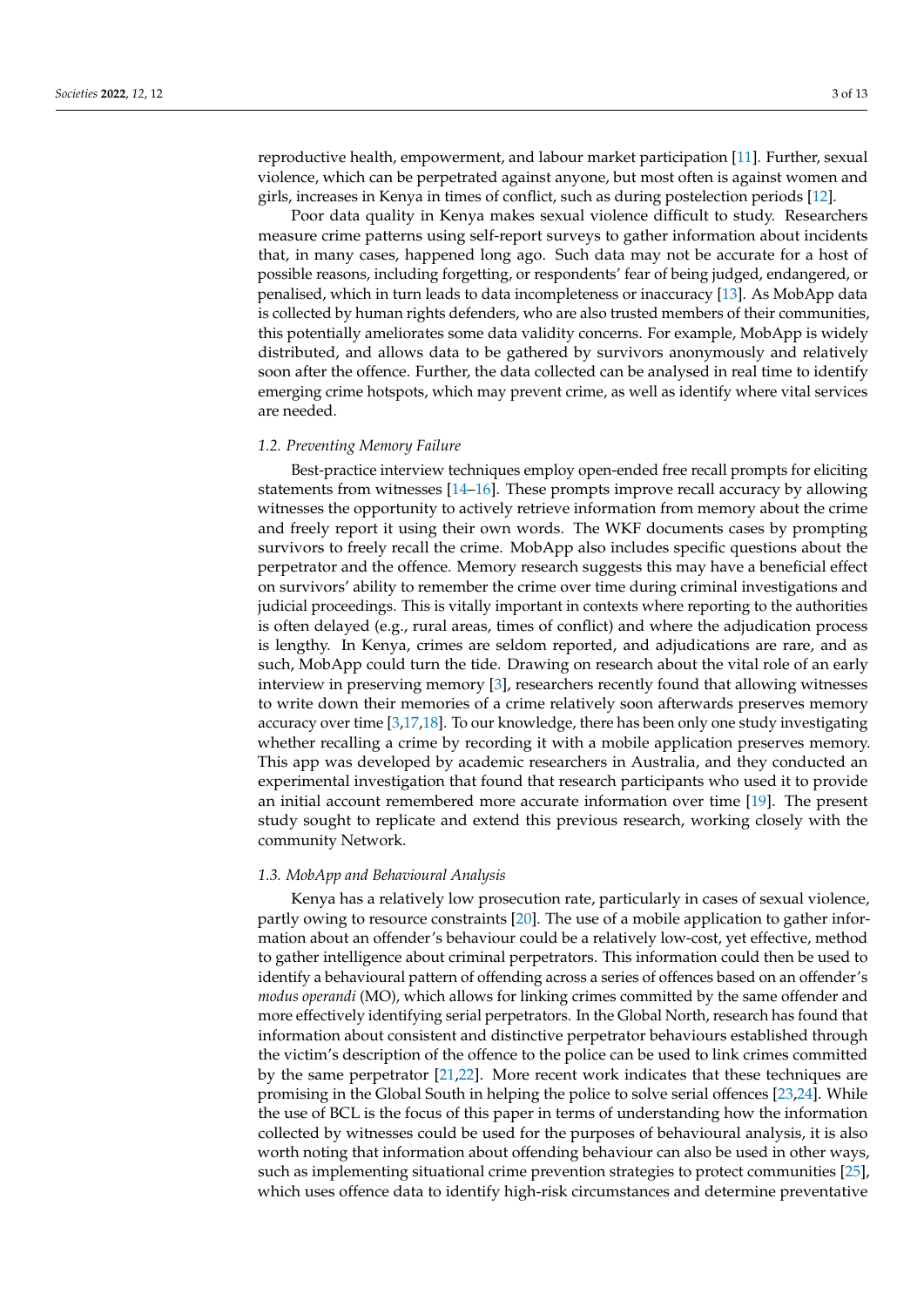measures that may limit crime opportunities [\[26\]](#page-11-24). Mobile applications have previously been piloted in Kenya to gather data for situational crime prevention purposes with some success [\[8\]](#page-11-7); for instance, Oduor et al. (2014) found good will among the population to using apps to report crimes anonymously. For the interested reader, Aransiola and Ceccato (2020) provide further information about the use of modern technology for situational crime prevention, the exploration of which is beyond the scope of this paper [\[27\]](#page-11-25).

In the present study, we investigated whether asking witnesses questions about the perpetrator's behaviour increases the total amount and accuracy of information reported about the crime. Specifically, drawing on *spreading of activation* theory, we hypothesised that when witnesses are asked to recall behaviourally relevant details about the perpetrator, it will strengthen their memory not only for behaviourally relevant details, but also for other aspects of the crime. Spreading of activation theory states that memories exist in networks [\[28\]](#page-11-26). When one node of the network is activated, it triggers the activation of other related information in memory. This leads to a strengthening of related memories. Therefore, we predicted that witnesses who are asked for behaviourally relevant information would recall more information about the perpetrator's behaviour and the crime overall than their counterparts.

# *1.4. Overview of Present Study*

The present study investigated whether an immediate recall attempt made via MobApp or MobApp+ preserves memory accuracy over a one-week period in comparison to a control group. We used a mock-crime experiment paradigm wherein participant witnesses watched a mock-crime video and then had their memory of the crime tested one week later. This approach is appropriate for our purposes because it allows for measuring memory accuracy. A field test using real crime reports would not allow us to test our predictions because the accuracy of the witnesses' accounts could not be established as ground truth would be unknown. Our design included two intervention conditions and a control condition to which our participants were randomly assigned. Participants in our intervention conditions provided an initial account of the crime using either MobApp alone, or MobApp+, which is an enhanced version of MobApp that has the same questions as MobApp plus ones about the offender's behaviour before, during, and after the offence. Participants in the intervention conditions returned one week later to give another recall account of the crime. Participants in the control condition did not provide an initial account using an app, but rather recalled the crime for the first time one week later. The control group parallels usual practice in Kenya and other countries around the world with regard to sexual offences, whereby survivors frequently provide a delayed account to the police [\[3](#page-11-2)[,4\]](#page-11-3). Our participants were recruited from the University of Birmingham in the United Kingdom (UK), owing to the pandemic and the urgent need to collect data quickly to inform practice in the field. Elections are occurring next year in Kenya, and MobApp, if it is effective, will be an especially important tool, considering that sexual violence increases during these periods [\[12\]](#page-11-11). Further tests in the field with the Network are planned using the outcome of this trial.

# **2. Methods**

#### *2.1. Design*

We employed a 3-interview condition (MobApp, MobApp+, no initial recall)  $x$  2 time point (immediate, one week) mixed design, with interview condition as the between groups factor, and time point as a within-subjects factor for those in the MobApp and MobApp+ conditions. Participants were randomly assigned to one of three initial interview conditions (MobApp, MobApp+, no initial recall). Participants in the MobApp condition answered questions immediately after the crime that would normally be asked of users of MobApp in Kenya. Those in the MobApp+ condition answered the same questions, but they were also asked questions about the offender's behaviour before, during and after the crime. Those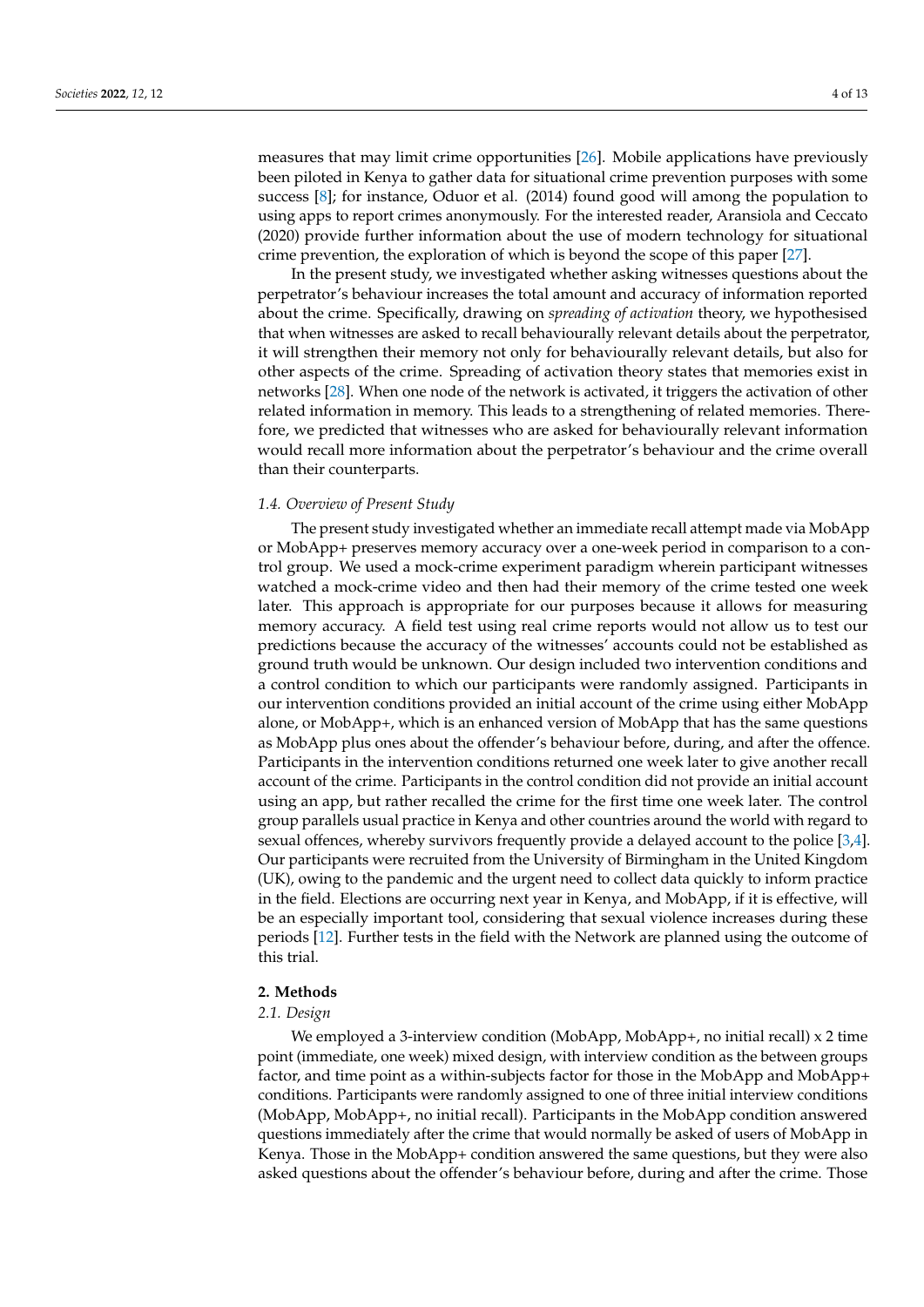in the no initial recall condition did not have an interview immediately after the crime. All participants returned after a one-week delay and were asked to recall the mock crime.

The dependent variables included the total number of details recalled, recall accuracy rate, number of correct details recalled, number of incorrect details recalled, number of behaviourally relevant details (both correct and incorrect) recalled, recall accuracy rate of behaviourally relevant details, and confabulations (e.g., details not present or relevant to the mock-crime video), with the data conditioned on time point (immediate versus one-week later).

#### *2.2. Participants*

Participants (*N* = 90; *M* age = 21.84; *SD* = 5.46; age range 18–49 years; *n* = 64 female) were voluntarily recruited using University of Birmingham Sona Systems Research Participation Scheme (RPS, *n* = 66) and the online recruitment platform Prolific (*n* = 24). Participants were blind to their condition allocation (*n* = 30 participants per condition) and participants were either remunerated 2.5 course credits or  $E7.60$  p/hr for their time. To be eligible to participate in the current study, participants had to be over the age of 17 and fluent in English. Ethics was obtained from the University of Birmingham's STEM Research Ethics Committee. All participants provided informed consent prior to study participation.

# *2.3. Procedure and Materials*

Each participant completed the task independently, using the online survey platform Qualtrics. Participants were initially asked to provide demographic information regarding their age, gender, and ethnicity, before receiving written instructions that they were about to watch CCTV footage of a non-violent crime (the video was of a mock burglary). Participants were explicitly informed to pay careful attention to the video as they would be asked questions about it later. The video depicted a non-violent mock crime lasting 3 min and 43 s, where one man burglarised a house, taking household items (e.g., laptop and headphones) when no one was home. Burglary was considered an appropriate crime type to test our hypothesis, as it is less traumatic than sexual violence and many sexual violence crimes have been orchestrated in combination with burglaries [\[29\]](#page-12-0). The video was constructed to provide details relevant to BCL [\[30,](#page-12-1)[31\]](#page-12-2), as informed by Meenaghan et al. (2018) and Tonkin and Weeks (2021). To link crimes, analysts look for consistent and distinctive behaviours exhibited by the perpetrators when they select, enter, search, and exit a property. Thus, the video was constructed in a manner to provide details to recall in these areas (e.g., depicting the perpetrator carefully searching the property without destruction).

Following the video presentation, participants were provided instructions corresponding to their condition allocation. All participants initially completed a distractor task that asked them to count back in threes from 332 for 60 s.

#### 2.3.1. Control Group

Following the distractor task, the control group were thanked for their participation and were reminded that there would be a follow-up session one week later.

# 2.3.2. MobApp

Within each recall survey, participants were instructed that they should provide an accurate account where possible, and to put "I don't know" if they were unsure to avoid guessing. Participants first completed a free recall text box, instructing them to recall what they saw in the video. No time or character limits were placed onto responses. They were then presented with questions from the WKF MobApp that has been adapted to be applicable for a burglary. Questions prompted the participant about any details they may not have remembered in the free recall. The seven questions asked participants what type of crime was portrayed in the video, what date and time of day they witnessed the event, where the event took place, if they knew the perpetrator, and how many perpetrators were involved.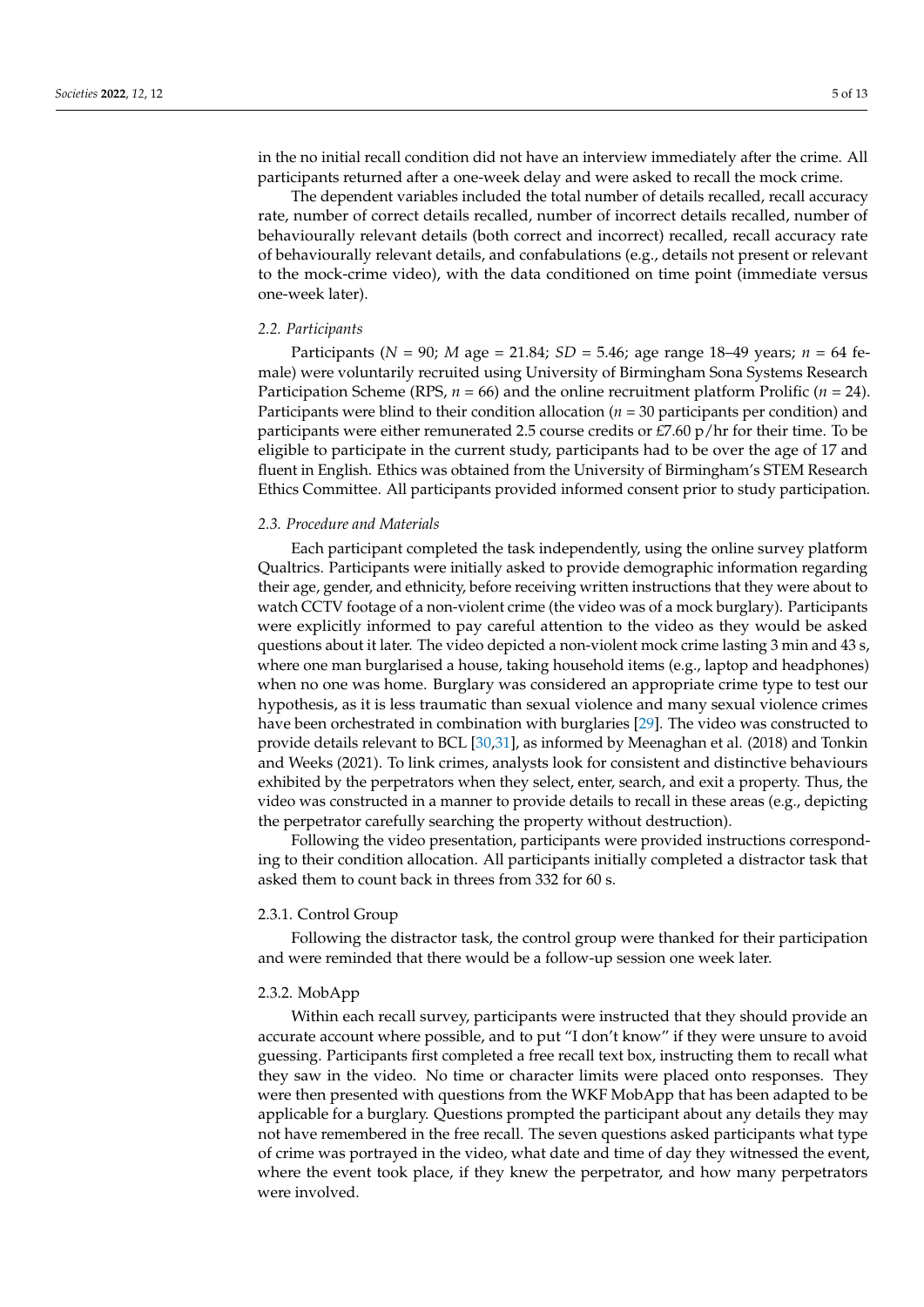# 2.3.3. MobApp+

The MobApp+ survey was the same as the MobApp survey but was extended to include behavioural items [\[30,](#page-12-1)[31\]](#page-12-2). Like the MobApp condition, MobApp+ initially asked participants to freely recall what they could remember in a text box. Following the free recall responses, participants received 11 questions, asking them to describe the crime scene location, an estimate of the time of day of the incident, and whether any other witnesses were at the scene of the incident. The questions informed by BCL were split into three distinctive stages. The first stage included how the perpetrator selected and entered the target or property. These questions asked participants to describe the events in the order that they occurred, whether there was any evidence that the perpetrator was selecting a target or property, and how the perpetrator entered the property. The second stage referred to what occurred whilst the perpetrator was inside the property, committing the offence. Questions asked how the perpetrator located items they stole from the property, and how the perpetrator searched the property. The final stage of questions focused on how the crime scene was exited, whether there were any distinctive or memorable behaviours of the perpetrator, and if and how the perpetrator showed forensic awareness.

#### 2.3.4. One-Week Recall

One week after their initial recall, participants were sent a follow-up survey link on Qualtrics. This survey asked them to freely recall what they could remember about the video they had previously witnessed into the text box provided. Participants completed their second recall task within 26 h of their original time slot. All participants were then thanked for their participation and debriefed, told the purpose of this study, and reminded they were able to withdraw their data within 72 h of participation.

# *2.4. Coding and Measures*

Both time points (immediate, one week) were coded for the total number of correct and incorrect details as well as the total number of details recalled, recall accuracy rate (proportion of correct details recalled), number of confabulations, number of behaviourally relevant details recalled (correct and incorrect), and recall accuracy rate of behaviourally relevant details (proportion correct of the total number of behaviourally relevant details recalled).

Participants' recall was coded into details using a standardised template informed by prior research [\[32\]](#page-12-3). Recall was categorised into details pertaining to Action (A), Person (P), Object (O), or Setting (S). For example, in the mock-crime video, 'a white male leaving a property' was coded as: 'white (1-P) male (1-P) leaving (1-A) property (1-S)'. This would equate to four total details recalled. A sum of all details mentioned correct and incorrect formed a participant's total recall. Each detail was further coded for whether it was present within the mock-crime video (correct), was present within the mock-crime video and was not recalled correctly (incorrect), or was not present/relevant to the mock-crime video (confabulation).

What was considered a behaviourally relevant detail was informed by Meenaghan et al. (2018) and Tonkin and Weeks (2021), including behavioural details about how the perpetrator selected, entered, searched, and exited the property. A behaviourally relevant detail was defined as any information pertaining to an action the perpetrator committed or context to said action. For example, 'the man (1-P) rode off (1-A) on a bike (1-O)' was coded as three behaviourally relevant details. Subjective responses, such as 'house itself was worth a bit of money', were not coded.

#### *2.5. Inter-Rater Reliability*

To assess inter-rater reliability, 18 participant responses were randomly selected in each condition and coded independently by two researchers. Cohen's Kappa was computed for the measures displayed in Table [1.](#page-6-0) This analysis indicated acceptable levels of (moderate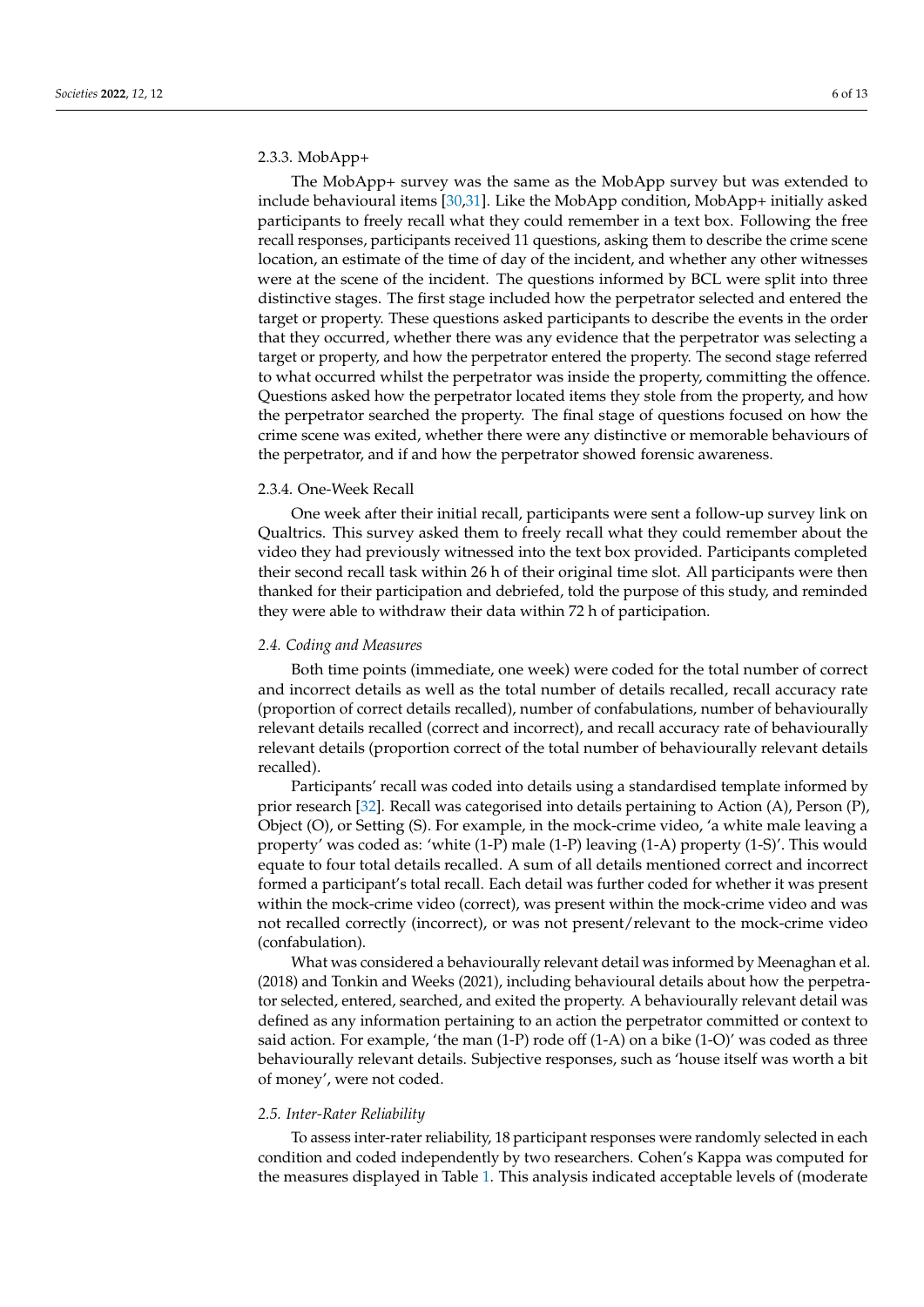to high) inter-rater reliability for each variable. Discrepancies were resolved through discussion prior to analysis.

<span id="page-6-0"></span>**Table 1.** Cohen's Kappa Assessing Inter-Rater Reliability.

|                                             | <b>Total Details</b> |                 |                | <b>Behaviourally Relevant</b> |                 |  |
|---------------------------------------------|----------------------|-----------------|----------------|-------------------------------|-----------------|--|
|                                             | Correct              | Incorrect       | Confabulation  | Correct                       | Incorrect       |  |
| Cohen's kappa $(\kappa)$<br><i>p</i> -value | 0.90<br>< 0.001      | 0.91<br>< 0.001 | 1.00<br><0.001 | 0.90<br><0.001                | 0.86<br>< 0.001 |  |

Table note: A *p*-value < 0.001 indicates that the level of inter-rater agreement observed is different from what would be achieved by chance alone.

# **3. Results**

# *3.1. Recall at One Week*

Table [2](#page-6-1) displays results of one-way ANCOVAs that were conducted to compare each dependent variable across conditions at one-week recall, using word count at one-week recall as a covariate to control for output. An ANCOVA compares the means across the conditions to assess whether they are statistically different, whilst controlling for a variable that may confound results (e.g., total amount of output in words). A significant main effect of recall accuracy rate by condition was found,  $F(2, 43) = 3.79$ ,  $p = 0.040$ ,  $\eta^2 p = 0.07$ . Participants in the MobApp+ condition demonstrated the highest recall accuracy rate, followed by the MobApp condition and the control condition with a medium effect size (see Table [2](#page-6-1) for descriptive statistics).

<span id="page-6-1"></span>**Table 2.** Descriptive and Inferential Statistics for One-Way ANCOVAs.

|                 |                                                | Condition    |              |              |      |          |
|-----------------|------------------------------------------------|--------------|--------------|--------------|------|----------|
|                 |                                                | $MobApp+$    | MobApp       | Control      |      | p        |
| One-Week Recall | <b>Total Recall</b>                            | 35.17 (3.70) | 37.53 (4.35) | 33.20 (4.35) | 1.18 | 0.312    |
|                 | Correct Recall                                 | 33.83 (3.49) | 35.80 (4.16) | 30.53(3.92)  | 2.28 | 0.109    |
|                 | <b>Incorrect Recall</b>                        | 1.33(0.46)   | 1.73(0.46)   | 2.67(0.61)   | 3.30 | $0.042*$ |
|                 | <b>Accuracy Rate</b>                           | 0.97(0.01)   | 0.92(0.03)   | 0.85(0.05)   | 3.79 | $0.040*$ |
|                 | Behaviourally Relevant<br><b>Accuracy Rate</b> | 0.96(0.01)   | 0.93(0.03)   | 0.84(0.05)   | 2.59 | 0.068    |

 $* p < 0.05$ .

Orthogonal comparisons were conducted to compare the two MobApp conditions (MobApp and MobApp+) against the control condition, and to compare the two MobApp conditions against one another. These planned comparisons revealed a significant difference in recall accuracy rate between both MobApp and MobApp+ combined in comparison to the control group,  $F(1, 87) = 5.32$ ,  $p = 0.023$ ,  $\eta^2 p = 0.06$ . There was no significant difference in recall accuracy rate between MobApp and MobApp $+(p = 0.170)$ . Therefore, participants given an initial interview had an increased recall accuracy rate in comparison to no initial recall at one-week final test (see Table [2\)](#page-6-1).

A significant main effect of total number of incorrect details recalled by condition was obtained,  $F(2, 86) = 3.30$  $F(2, 86) = 3.30$  $F(2, 86) = 3.30$ ,  $p = 0.042$ ,  $\eta^2 p = 0.07$ , a medium effect size for condition (see Table 2) for descriptive statistics). Planned comparisons indicated a significant difference in the number of incorrect details recalled in the MobApp conditions combined in comparison to the control condition,  $F(1, 87) = 6.65$ ,  $p = 0.012$ ,  $\eta^2 p = 0.07$ . There was no significant difference in the number of incorrect details recalled between MobApp+ and MobApp (*p* = 0.784). Therefore, an initial recall attempt reduced the number of incorrect details recalled at one-week final test. For all other inferential statistics and descriptive statistics refer to Table [2.](#page-6-1)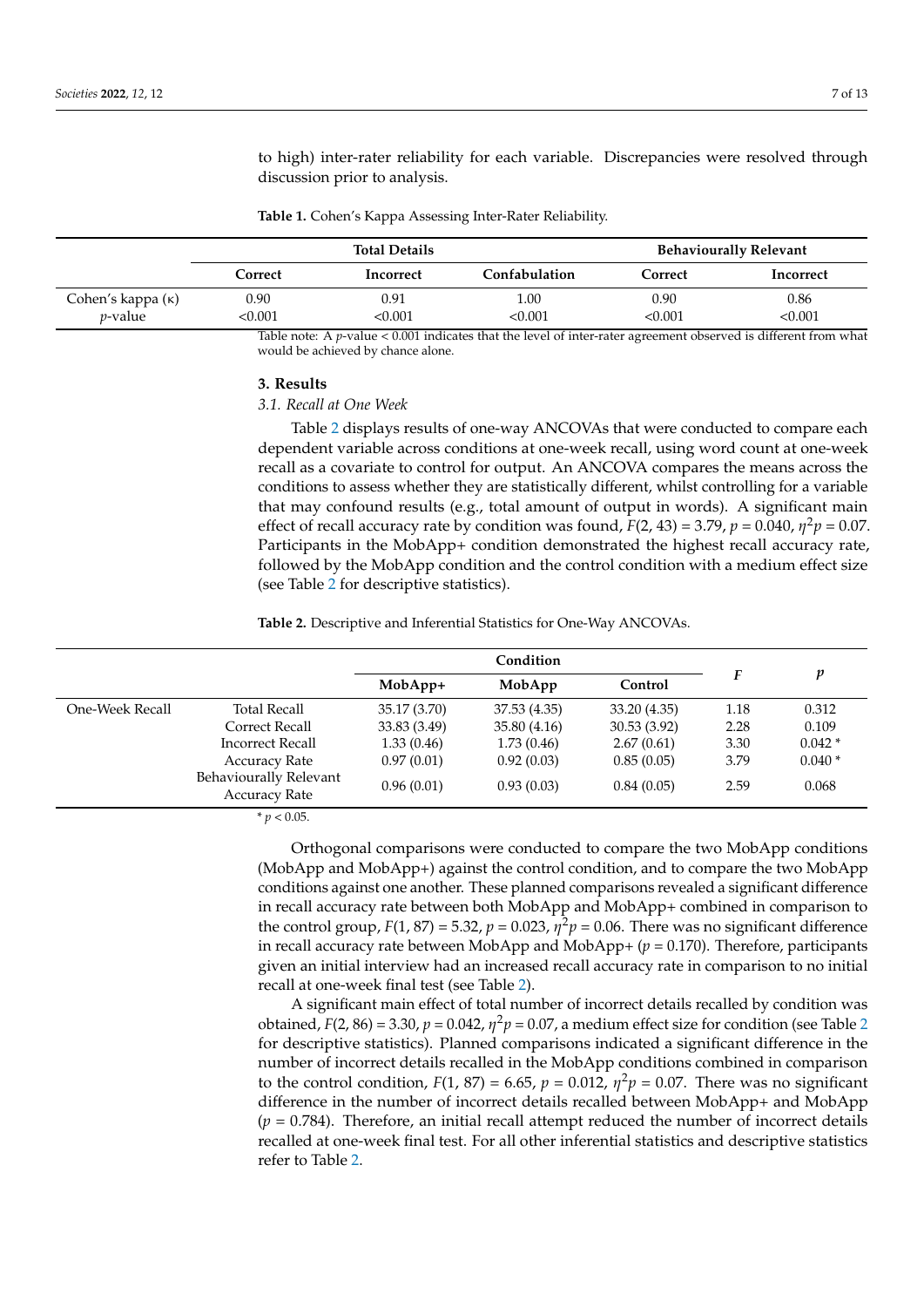#### *3.2. MobApp Conditions Compared: Recall over Time*

Additional analyses examined whether being questioned about the behaviour of the offender within the phone application increased the recall accuracy rate of reporting or the number of correct details recalled one week later. We conducted mixed ANCOVAs (2 time point  $\times$  2 MobApp interview conditions) for all dependent variables, with word count for each time point entered as covariates; results are displayed in Table [3.](#page-7-0) A mixed ANCOVA compares whether the means differ between conditions and/or across the two time points, as well as whether the use of MobApp differentially affects recall performance depending on delay.

<span id="page-7-0"></span>**Table 3.** Descriptive and Inferential Statistics for Repeated-Measures ANCOVAs on each of the Dependent Variables.

|                         | MobApp       | $MobApp+$    | Condition           | <b>Time</b>         | Condition $\times$ Time |
|-------------------------|--------------|--------------|---------------------|---------------------|-------------------------|
| <b>Total Recall</b>     |              |              |                     |                     |                         |
| Immediate Recall        | 47.93 (4.51) | 78.10 (6.46) | $F(1,56) = 0.68$ ns | $F(1,56) = 9.76$ ** | $F(1,56) = 0.00$ ns     |
| One-Week Recall         | 37.53 (4.35) | 35.17 (3.70) |                     |                     |                         |
| Correct                 |              |              |                     |                     |                         |
| <b>Immediate Recall</b> | 45.90 (4.35) | 75.73 (6.27) | $F(1,56) = 0.13$ ns | $F(1,56) = 8.32$ ** | $F(1,56) = 1.41$ ns     |
| One-Week Recall         | 35.80 (4.16) | 33.83 (3.49) |                     |                     |                         |
| Incorrect               |              |              |                     |                     |                         |
| Immediate Recall        | 2.03(0.49)   | 2.37(0.45)   | $F(1,56) = 1.19$ ns | $F(1,56) = 4.26*$   | $F(1,56) = 2.58$ ns     |
| One-Week Recall         | 1.73(0.46)   | 1.33(0.46)   |                     |                     |                         |
| <b>Accuracy Rate</b>    |              |              |                     |                     |                         |
| Immediate Recall        | 0.96(0.01)   | 0.97(0.01)   | $F(1,56) = 2.45$ ns | $F(1,56) = 1.13$ ns | $F(1,56) = 0.36$ ns     |
| One-Week Recall         | 0.92(0.03)   | 0.97(0.01)   |                     |                     |                         |
| Behaviourally           |              |              |                     |                     |                         |
| Relevant Accuracy       |              |              |                     |                     |                         |
| Rate                    |              |              |                     |                     |                         |
| Immediate Recall        | 0.96(0.01)   | 0.97(0.01)   | $F(1,56) = 1.78$ ns | $F(1,56) = 2.04$ ns | $F(1,56) = 0.13$ ns     |
| One-Week Recall         | 0.93(0.03)   | 0.96(0.01)   |                     |                     |                         |

 $* p < 0.05$ . \*\*  $p < 0.01$ .

Significant main effects of time were found for total details recalled (*F*(1, 56) = 9.76, *p* = 0.003, *η* <sup>2</sup>*p* = 0.15), total correct details recalled (*F*(1, 56) = 8.32, *p* = 0.006, *η* <sup>2</sup>*p* = 0.13), and total incorrect details recalled (*F*(1, 56) = 4.26,  $p = 0.044$ ,  $\eta^2 p = 0.07$ ), with mean recall decreasing over time. Thus, both the number of correct and incorrect details recalled decreased as a function of time. No significant main effects of time were found for the recall accuracy rate, or for the recall accuracy rate of behaviourally relevant details. No significant main effects of condition or interaction effects were found for any of the dependent variables. Therefore, the two versions of MobApp were comparable regarding recall across time points.

#### **4. Discussion**

We tested whether MobApp, a mobile application pioneered by a community Network in Kenya to document crimes, slows the rate of forgetting. We found that a recall attempt given immediately after witnessing a mock crime using MobApp or MobApp+ preserved the memory recall accuracy rate over a one-week period and led to increased recall accuracy in comparison to a control group. These findings are vitally important, as they indicate that MobApp can preserve memory recall over time. Memory preservation can improve the ability of survivors in communities with low resources to access justice. This is the first study to evaluate the efficacy of MobApp as a tool that preserves memory over time and that elicits information about the suspect's behaviour for BCL purposes. Next, we will discuss these findings in turn.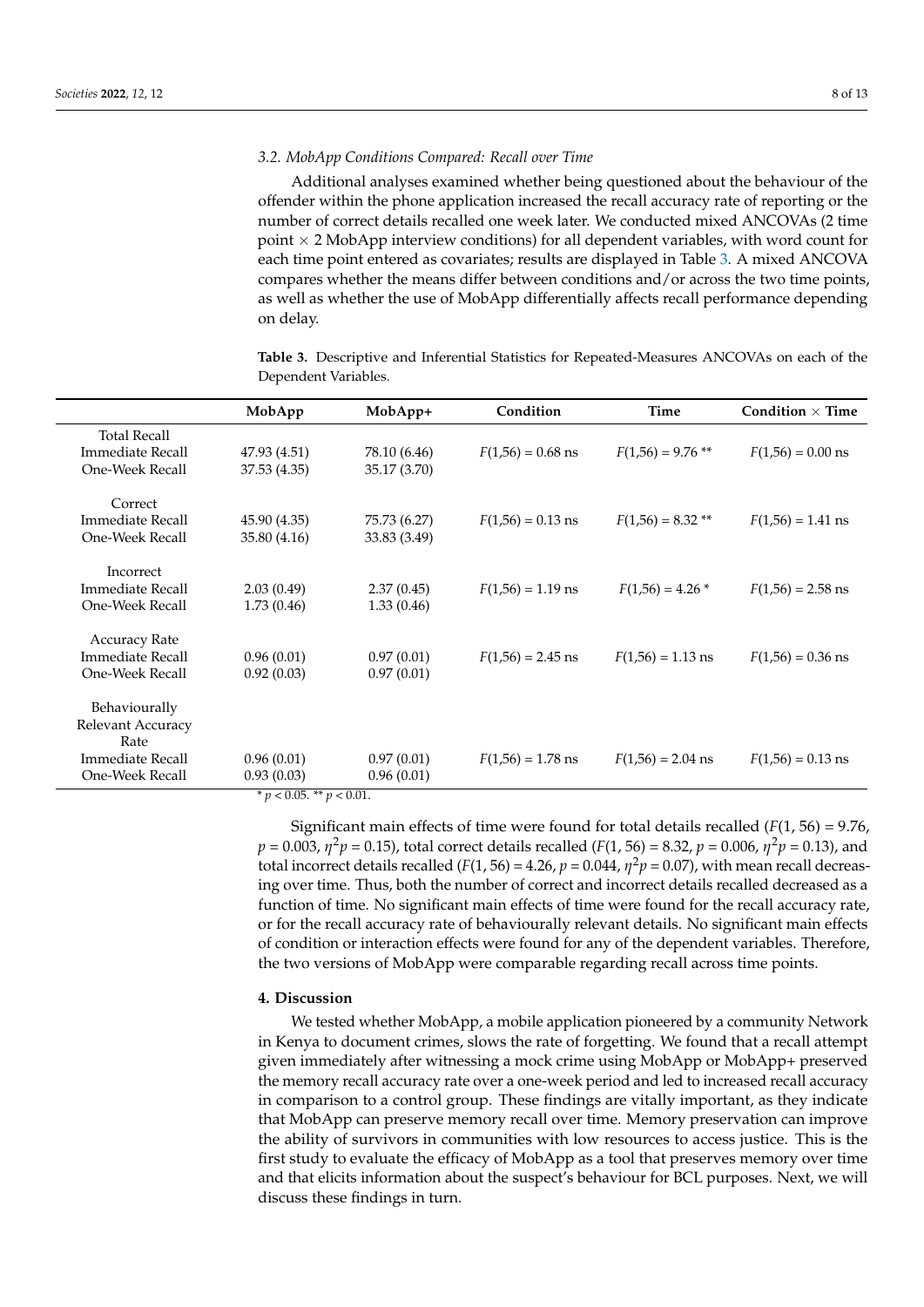# *4.1. Memory Preservation over Time*

Regardless of whether MobApp included prompts for the survivor to report information about the perpetrator's behaviour, the recall accuracy rate did not decrease over time. Recall accuracy was high immediately after the crime and one week later for those who used MobApp to give an immediate initial account. This finding is in line with previous research findings that an early initial recall attempt preserves memory accuracy across time [\[3,](#page-11-2)[19\]](#page-11-17). Ours was the first study to extend these findings to the Kenyan community initiative MobApp. Previous research has found that participants are frequently accurate when they can freely recall details [\[33\]](#page-12-4). We found that an initial recall attempt using the community driven MobApp or the modified MobApp+ preserved recall accuracy rates across time, which means in practice that the community can use MobApp to gather accurate and essential details that can further investigations and prosecutions.

While the rate at which participants were accurate did not decrease over time for those who used the mobile application, the total number of details recalled did decrease over time. Specifically, participants in the MobApp condition and the behaviourally enhanced MobApp+ condition recalled more details in total (both correct and incorrect) in their initial recall attempt compared to one week later. These results do not replicate what is typically found in research on the benefit of an early initial recall attempt [\[3](#page-11-2)[,34\]](#page-12-5). Previous research has found that participants who gave an early initial recall account maintain a similar number of total details recalled at initial test and final test [\[3,](#page-11-2)[34\]](#page-12-5). The current research may not have replicated these findings for several reasons. First, over the one-week delay period, participants may have become increasingly stringent about the memories they reported, which in turn served to decrease the amount of information they reported, and this helped them maintain accuracy over time [\[33\]](#page-12-4). Put differently, witnesses may apply a strict reporting criterion, which preserves accuracy, but this comes at the expense of the completeness of the account [\[35\]](#page-12-6). Alternatively, the initial recall test prompted participants to freely recall the crime, and then prompted participants to recall information about the perpetrator's behaviour. In contrast, the final recall test included only a free recall prompt. This may have suggested to participants to report the same information as they had reported on the initial free recall account, leading them to leave out behavioural details on the final test that they would have reported had they been prompted for it.

Finally, this research had to be conducted using online survey platforms owing to the pandemic-related UK stay at home orders. This limited our ability to establish rapport with our participants, which is important in making people feel comfortable and motivated to disclose information [\[36\]](#page-12-7). On the ground in Kenya, a member of the Network collects the survivor's testimony in person using MobApp. As a result of this they can establish rapport with the survivor, which may lead to a greater number of details being disclosed than if the data were collected online.

We found that MobApp and MobApp+ led to a higher rate of recall accuracy one week later in comparison to the control group, which did not have an initial recall attempt. The control group represents the situation in most countries, wherein survivors of violence often delay their reporting to the police. Our work shows an initial recall attempt using a mobile application immediately after the crime can preserve accuracy, which is vital if survivors elect to report to the police after a delay. Participants in the MobApp+ condition did have the highest accuracy rates on average, albeit this difference was not statistically significant. Thus, we tentatively conclude that MobApp+ may potentially lead to the highest rate of accuracy over other known approaches when used by community actors documenting incidents of violence.

#### *4.2. Behaviorally Relevant Details*

The use of the mobile applications also led to increased recall accuracy for behaviourally relevant details compared to the control condition, although the difference was not statistically significant. Given these results, we would encourage community organisations to prompt survivors for behaviourally relevant details. First, doing so does not decrease accu-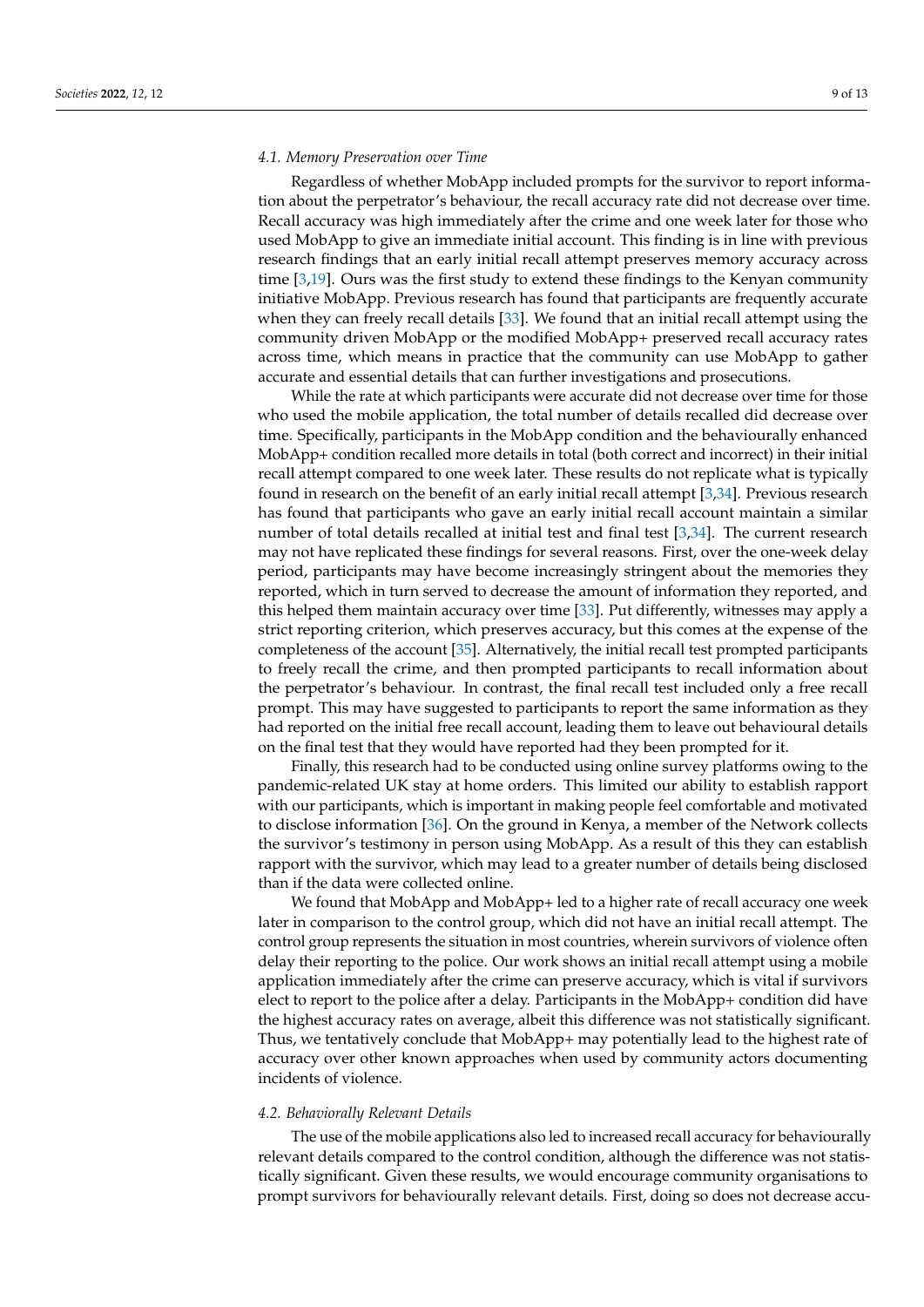racy. Second, behaviourally relevant details can be used to link crimes together, helping to provide evidence and aid investigations to bring serial offenders to apprehension, thus preventing further offences [\[21–](#page-11-19)[24\]](#page-11-22). Additionally, and as noted above, behaviourally relevant details can also be important for other types of analyses, such as indicating geographical and temporal crime patterns to inform situational crime prevention strategies. In contexts such as Kenya, where there are limited resources, this information may be strategically important for developing preventative measures, such as increased police or community surveillance at certain times or in certain locations [\[37\]](#page-12-8).

# *4.3. Limitations and Future Directions*

We need to learn more about the experiences of communities who are using mobile applications to document crimes and in wide ranging contexts. The present study was necessarily limited to an experimental paradigm that tested people's ability to remember a mock crime over a one-week period. In real world cases there are often delays of months or years in between reporting [\[3,](#page-11-2)[4\]](#page-11-3). Further, the witnesses' duration of exposure to the culprit in real world crimes, including rape, is relatively long compared to the exposure time used in the present study [\[38\]](#page-12-9). Delay and duration of exposure can affect how strong the witness' memory is of the crime. However, there is no theoretical reason to expect that remembering would be better in the control compared to the MobApp conditions depending on memory strength. Further, under conditions where memory is initially exceptionally weak, or exceptionally strong, using an app would have less of an effect on preserving memory over time.

MobApp is used predominantly in Kenya to document cases of SGBV. However, for ethical reasons, the mock crime we used was not an incident of SGBV. There has been debate about the impact of traumatic events (e.g., SGBV) on memory, with some researchers concluding that incidents of trauma are remembered less vividly than other types of events [\[39\]](#page-12-10), while others maintain that traumatic events are remembered in greater detail than other events [\[40\]](#page-12-11). Nevertheless, all other things being equal, we know of no theoretical reason why trauma would diminish the benefits of an early interview in preserving memory.

Additionally, whilst the current study did not investigate memory for SGBV within a Kenyan sample, the results likely generalise to Kenyans. The effect of an initial recall attempt has been found in several countries (e.g., Spain, Mexico, the Netherlands, Australia) [\[41\]](#page-12-12). Therefore, there is good reason to expect that the findings generalise to people in Kenya. Finally, in Kenya, MobApp provides an opportunity to amplify survivors' voices. Survivors are often silenced by the culture of stigma and shame surrounding SGBV in Kenya [\[42\]](#page-12-13), and this frequently leads to survivors not reporting these crimes to the police. For survivors who do decide to report, the quality of their statements given to the police may be compromised because the police have insufficient resources to support the training of officers to conduct interviews using evidence-based practice [\[8\]](#page-11-7). In Kenya, the forms used to record the crime include little space to record the survivor's account. Further, a culture of impunity that silences many victims currently reigns in Kenya [\[43\]](#page-12-14). Thus, an ongoing issue is the need to enable survivors to report in an effective manner the crimes that occur against them. The Network members are trusted within their communities, and this leads to increased disclosure [\[44,](#page-12-15)[45\]](#page-12-16). Therefore, providing Network members with a tool that documents cases and preserves recall accuracy over time is a positive development.

The use of human rights defenders to document incidents of SGBV in Kenya helps to overcome some of the obstacles that preclude survivors from accessing a mobile application. In Kenya, currently 18% of the population are illiterate [\[46\]](#page-12-17); thus, it is crucial in many cases that a Network member is available to aid in the documentation the case. MobApp currently does not handle voice recordings, and even if it did, this would require additional data usage, which would be expensive and cost prohibitive for many people in Kenya. Whilst almost everyone in Kenya owns a mobile device, only an estimated 40% have access to the Internet [\[47\]](#page-12-18). Therefore, arming human rights defenders with mobile devices to docu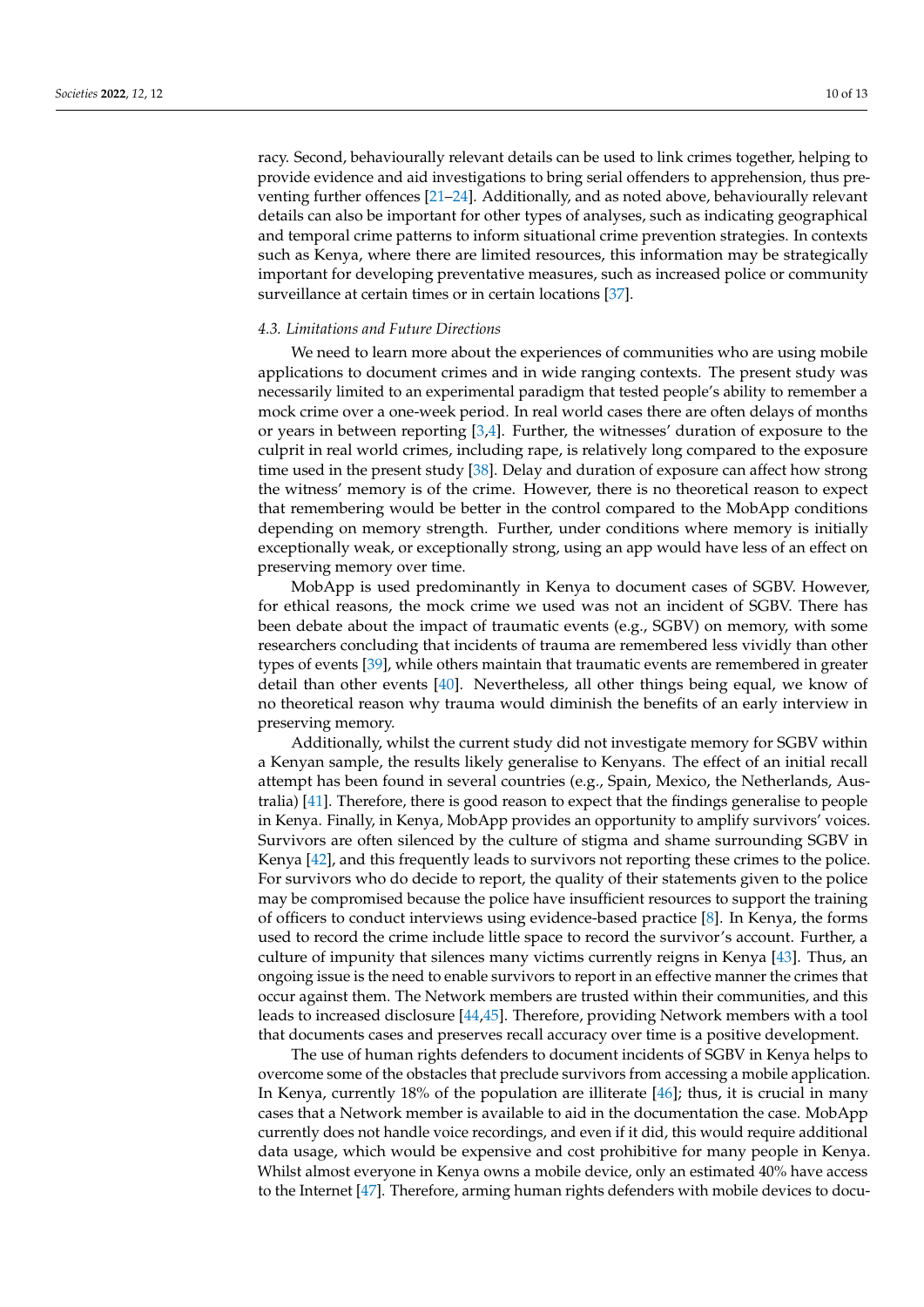ment the survivor's account is essential. Our current research is evaluating methods to train communities using MobApp to document cases using best-practice interview techniques. This is critical because community organisations are often the first responders and the ones to obtain the survivor's account. The quality of an initial account plays a crucial role in case progression and criminal justice proceedings [\[48,](#page-12-19)[49\]](#page-12-20). If the account is taken using best practice, this can increase the likelihood of a successful prosecution. This research is vital because research has found that it is difficult to conduct an interview, even when interviewers have specialist training [\[50\]](#page-12-21). In view of this, our current co-developed research agenda seeks to build the capacity of the WKF to document cases through sustainable training packages that are freely available and instil best-practice interview techniques using a survivor-centred approach that seeks to minimise re-traumatisation during the process.

Finally, the use of mobile applications by communities to document crimes is likely to rise, particularly in the times of COVID-19, wherein police stations can be even harder to reach owing to lockdowns and curfews [\[44\]](#page-12-15). Thus, research on the impact of such apps on memory accuracy is critical. There is evidence to suggest that communities are receptive to using apps like MobApp. In Kenya, Oduor et al. (2014) examined the use of mobile applications as a tool for situational crime prevention. The mobile application they investigated allows users to receive crime updates, report crimes, search for lost friends, contact the police, and locate crime hotspots. Mobile applications of this kind may be particularly important in contexts like Kenya, wherein survivors may be reluctant to report sexual offences to the police owing to fear and stigma, or because they cannot travel to a police station. In Oduor et al. (2014), participants reported that they would likely use an app to report crime, as it enables reporting of the incident anonymously without the need to go to the police station. Given this context, MobApp may prove to be especially valuable.

# **5. Conclusions**

We found that MobApp can preserve recall accuracy over a one-week period. This community-developed tool is also effective in the documentation of information about the perpetrator's behaviour, which can be vital in linking serial crimes. Our results are promising for low-resource contexts like Kenya, where communities are seeking to document crimes to illustrate and understand the nature of the violations that are occurring. Our research indicates that MobApp preserves memory accuracy over time, which is vital considering that crimes are infrequently reported, and that among those that are reported, there is often a long delay between the crime and adjudication.

**Author Contributions:** Conceptualization, L.M.S., H.D.F., W.K. and K.D.; methodology, L.M.S., H.D.F., E.R. and K.D.; formal analysis, L.M.S., E.R. and H.D.F.; resources, W.K.; data curation, E.R., S.D., L.M.S. and B.F.; writing—original draft preparation, L.M.S., S.R., K.D. and H.D.F.; writing review and editing, L.M.S., S.R., S.D., K.D., B.F., E.R. and H.D.F.; supervision, H.D.F.; project administration, S.R.; funding acquisition, H.D.F. and W.K. All authors have read and agreed to the published version of the manuscript.

**Funding:** This research was funded by AHRC Grant AH/T008091/1 (to HDF and the Wangu Kanja Foundation).

**Institutional Review Board Statement:** This study was conducted according to guidelines of the British Psychological Society and approved by University of Birmingham's STEM Research Ethics Committee (ERN\_18-0031AP8, date of approval 22 February 2021).

**Informed Consent Statement:** Informed consent was obtained from all subjects involved in the study.

**Data Availability Statement:** Data can be found here: [https://osf.io/47ct8/?view\\_only=08c633da9](https://osf.io/47ct8/?view_only=08c633da979b4dfa961ad488817c97cc) [79b4dfa961ad488817c97cc](https://osf.io/47ct8/?view_only=08c633da979b4dfa961ad488817c97cc) (accessed on 13 January 2022).

**Acknowledgments:** We are grateful to the Wangu Kanja Foundation and the Survivors of Sexual Violence Network Kenya for providing access to SV\_CaseStudy Mobile Application.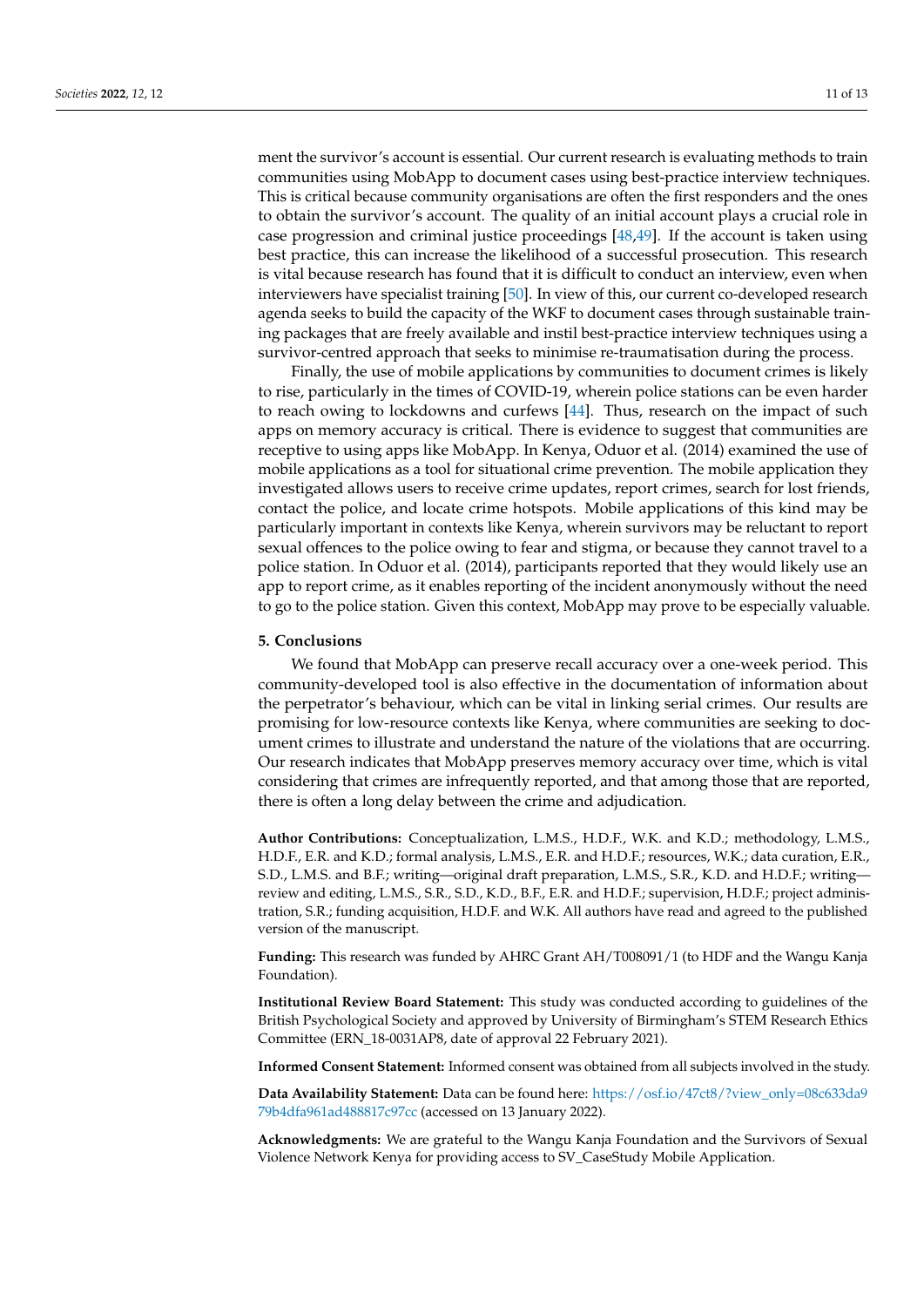**Conflicts of Interest:** The authors declare no conflict of interest. The funders had no role in the design of the study; in the collection, analyses, or interpretation of data; in the writing of the manuscript, or in the decision to publish the results.

# **References**

- <span id="page-11-0"></span>1. Hope, L.; Gabbert, F.; Fisher, R.P.; Jamieson, K. Protecting and enhancing eyewitness memory: The impact of an initial recall attempt on performance in an investigative interview. *Appl. Cogn. Psychol.* **2014**, *28*, 304–313. [\[CrossRef\]](http://doi.org/10.1002/acp.2984)
- <span id="page-11-1"></span>2. Satin, G.E.; Fisher, R.P. Investigative utility of the Cognitive Interview: Describing and finding perpetrators. *Law Hum. Behav.* **2019**, *43*, 491–506. [\[CrossRef\]](http://doi.org/10.1037/lhb0000326) [\[PubMed\]](http://www.ncbi.nlm.nih.gov/pubmed/30920236)
- <span id="page-11-2"></span>3. Gabbert, F.; Hope, L.; Fisher, R.P. Protecting eyewitness evidence: Examining the efficacy of a self-administered interview tool. *Law Hum. Behav.* **2009**, *33*, 298–307. [\[CrossRef\]](http://doi.org/10.1007/s10979-008-9146-8) [\[PubMed\]](http://www.ncbi.nlm.nih.gov/pubmed/18561007)
- <span id="page-11-3"></span>4. Read, J.D.; Connolly, D.A. The effects of delay on long-term memory for witnessed events. In *The Handbook of Eyewitness Psychology. Memory for Events*; Toglia, M.P., Read, J.D., Ross, D.F., Lindsay, R.C.L., Eds.; Lawrence Erlbaum Associates Publishers: Mahwah, NJ, USA, 2007; Volume 1, pp. 117–155.
- <span id="page-11-4"></span>5. Wixted, J.T.; Ebbesen, E.B. On the form of forgetting. *Psychol. Sci.* **1991**, *2*, 409–415. [\[CrossRef\]](http://doi.org/10.1111/j.1467-9280.1991.tb00175.x)
- <span id="page-11-5"></span>6. Wixted, J.T.; Ebbesen, E.B. Genuine power curves in forgetting: A quantitative analysis of individual subject forgetting functions. *Mem. Cogn.* **1997**, *25*, 731–739. [\[CrossRef\]](http://doi.org/10.3758/BF03211316)
- <span id="page-11-6"></span>7. Wright, R.; Powell, M.B. Investigative interviewers' perceptions of their difficulty in adhering to open-ended questions with child witnesses. *Int. J. Police Sci. Manag.* **2006**, *8*, 316–325. [\[CrossRef\]](http://doi.org/10.1350/ijps.2006.8.4.316)
- <span id="page-11-7"></span>8. Oduor, C.; Acosta, F.; Makhanu, E. The adoption of mobile technology as a tool for situational crime prevention in Kenya. In Proceedings of the 2014 IST-Africa Conference Proceedings (IEEE), Pointe aux Piments, Mauritius, 7–9 May 2014.
- <span id="page-11-8"></span>9. Woodhams, J.; Hollin, C.R.; Bull, R. The psychology of linking crimes: A review of the evidence. *Leg. Criminol. Psychol.* **2007**, *12*, 233–249. [\[CrossRef\]](http://doi.org/10.1348/135532506X118631)
- <span id="page-11-9"></span>10. Kenya National Bureau of Statistics. *Kenya Demographic and Health Survey 2014*; The DHS Program, ICF International: Rockville, MD, USA, 2015.
- <span id="page-11-10"></span>11. United Nations Development Programme. *Human Development Report 2016*; United Nations Development Programme: New York, NY, USA, 2016.
- <span id="page-11-11"></span>12. Human Rights Watch. *"I Just Sit and Wait to Die" Reparations for Survivors of Kenya's 2007–2008 Post-Election Sexual Violence*; Human Rights Watch: New York, NY, USA, 2016.
- <span id="page-11-12"></span>13. Cullen, C. Method matters: Underreporting of intimate partner violence in Nigeria and Rwanda. *World Bank Policy Res. Work. Pap.* **2020**, *9274*, 1–43.
- <span id="page-11-13"></span>14. Lamb, M.E.; Brown, D.A.; Hershkowitz, I.; Orbach, Y.; Esplin, P.W. *Tell Me what Happened: Questioning Children about Abuse*; John Wiley & Sons: Hoboken, NJ, USA, 2018.
- 15. Lamb, M.E.; Hershkowitz, I.; Orbach, Y.; Esplin, P.W. *Tell Me what Happened: Structured Investigative Interviews of Child Victims and Witnesses*; John Wiley & Sons: Hoboken, NJ, USA, 2011; Volume 56.
- <span id="page-11-14"></span>16. Paulo, R.M.; Albuquerque, P.B.; Saraiva, M.; Bull, R. The enhanced cognitive interview: Testing appropriateness perception, memory capacity and error estimate relation with report quality. *Appl. Cogn. Psychol.* **2015**, *29*, 536–543. [\[CrossRef\]](http://doi.org/10.1002/acp.3132)
- <span id="page-11-15"></span>17. Gabbert, F.; Hope, L.; Fisher, R.P.; Jamieson, K. Protecting against misleading post-event information with a self-administered interview. *Appl. Cogn. Psychol.* **2012**, *26*, 568–575. [\[CrossRef\]](http://doi.org/10.1002/acp.2828)
- <span id="page-11-16"></span>18. Hope, L.; Gabbert, F.; Fisher, R.P. From laboratory to the street: Capturing witness memory using the Self-Administered Interview. *Leg. Criminol. Psychol.* **2011**, *16*, 211–226. [\[CrossRef\]](http://doi.org/10.1111/j.2044-8333.2011.02015.x)
- <span id="page-11-17"></span>19. Paterson, H.; Chevroulet, C.; van Golde, C.; Cowdery, N.; Kemp, R. Protecting eyewitness memory using a smartphone app. *Psychiatry Psychol. Law* **2021**, 1–18, *(manuscript under review)*. [\[CrossRef\]](http://doi.org/10.1080/13218719.2021.1976303)
- <span id="page-11-18"></span>20. OSAC. Kenya 2020 Crime & Safety Report. 2020. Available online: [https://www.osac.gov/Country/Kenya/Content/Detail/](https://www.osac.gov/Country/Kenya/Content/Detail/Report/50c57c03-c161-4f9c-8942-182082896065) [Report/50c57c03-c161-4f9c-8942-182082896065](https://www.osac.gov/Country/Kenya/Content/Detail/Report/50c57c03-c161-4f9c-8942-182082896065) (accessed on 14 January 2022).
- <span id="page-11-19"></span>21. Bennell, C.; Bloomfield, S.; Snook, B.; Taylor, P.; Barnes, C. Linkage analysis in cases of serial burglary: Comparing the performance of university students, police professionals, and a logistic regression model. *Psychol. Crime Law* **2010**, *16*, 507–524. [\[CrossRef\]](http://doi.org/10.1080/10683160902971030)
- <span id="page-11-20"></span>22. Bennell, C.; Jones, N.J.; Melnyk, T. Addressing problems with traditional crime linking methods using receiver operating characteristic analysis. *Leg. Criminol. Psychol.* **2009**, *14*, 293–310. [\[CrossRef\]](http://doi.org/10.1348/135532508X349336)
- <span id="page-11-21"></span>23. Woodhams, J.; Bennell, C. *Crime Linkage: Theory, Research, and Practice*; CRC Press: Boca Raton, FL, USA, 2014.
- <span id="page-11-22"></span>24. Woodhams, J.; Labuschagne, G. South African serial rapists: The offenders, their victims, and their offenses. *Sex. Abus.* **2012**, *24*, 544–574. [\[CrossRef\]](http://doi.org/10.1177/1079063212438921) [\[PubMed\]](http://www.ncbi.nlm.nih.gov/pubmed/22434346)
- <span id="page-11-23"></span>25. Chiu, Y.N.; Leclerc, B.; Reynald, D.M.; Wortley, R. Situational crime prevention in sexual offenses against women: Offenders tell us what works and what doesn't. *Int. J. Offender Ther. Comp. Criminol.* **2021**, *65*, 1055–1076. [\[CrossRef\]](http://doi.org/10.1177/0306624X20919712)
- <span id="page-11-24"></span>26. Leclerc, B.; Chiu, Y.N.; Cale, J.; Cook, A. Sexual violence against women through the lens of environmental criminology: Toward the accumulation of evidence-based knowledge and crime prevention. *Eur. J. Crim. Policy Res.* **2016**, *22*, 593–617. [\[CrossRef\]](http://doi.org/10.1007/s10610-015-9300-z)
- <span id="page-11-25"></span>27. Aransiola, T.J.; Ceccato, V. The role of modern technology in rural situational crime prevention: A review of the literature. In *Rural Crime Prevention: Theory, Tactics and Techniques*, 1st ed.; Harkness, A., Ed.; Routledge: London, UK, 2020; pp. 58–72.
- <span id="page-11-26"></span>28. Anderson, J.R. A spreading activation theory of memory. *J. Verbal Learn. Verbal Behav.* **1983**, *22*, 261–295. [\[CrossRef\]](http://doi.org/10.1016/S0022-5371(83)90201-3)